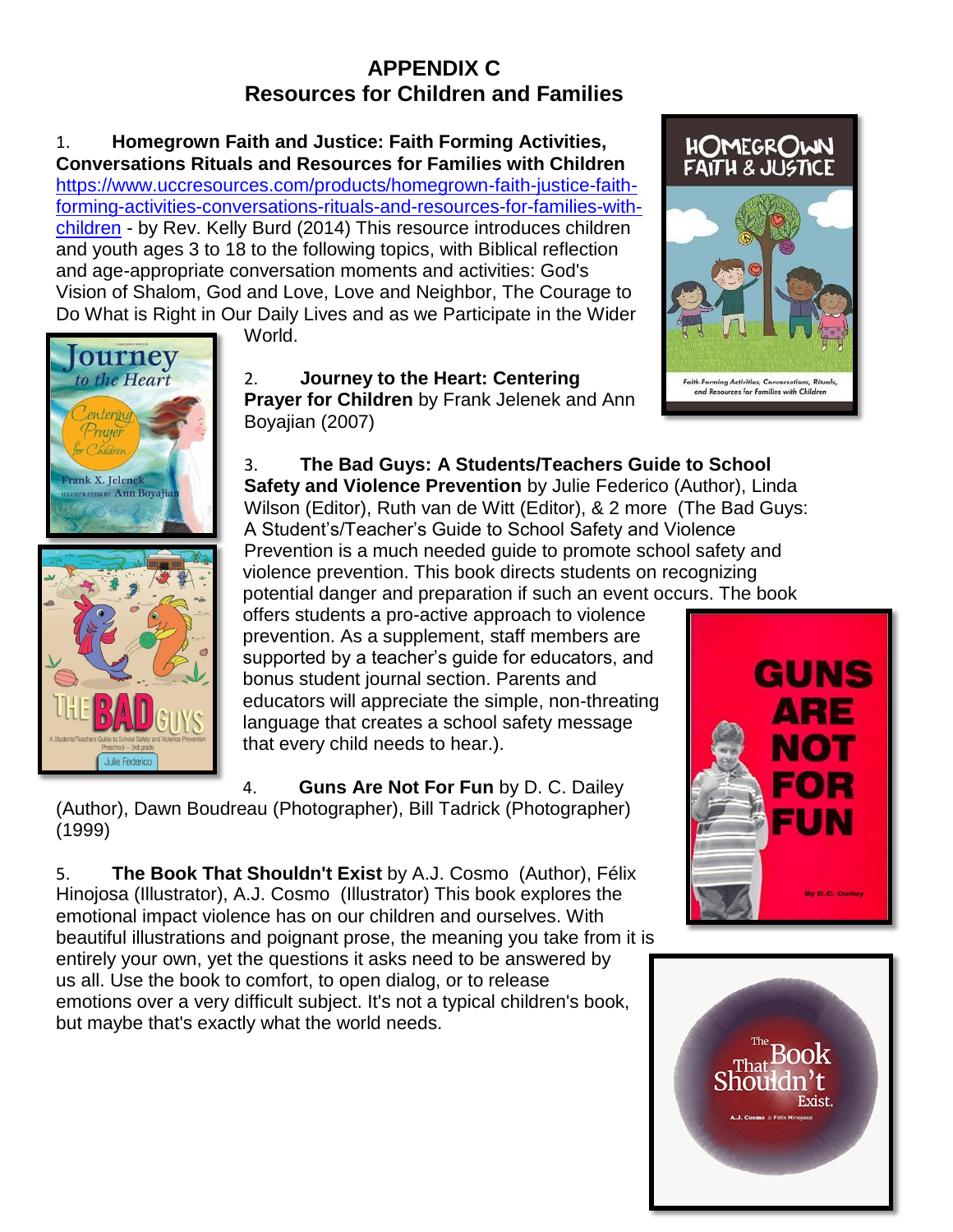

6. **Me and Empathy: Teaching children about empathy, feelings, kindness, compassion, tolerance and recognizing bullying behaviors** by Jayneen Sanders and Sofia Cardoso (2017)

7. **Let's Talk About Body Boundaries, Consent and Respect: Teach children about body ownership, respect, feelings, choices and recognizing bullying** behaviors by Jayneen Sanders (Author), Sarah Jennings (Illustrator) (2017)



8. **No Difference Between Us: Teaching children about gender equality, respectful relationships, feelings, choice, self-esteem, empathy, tolerance, and acceptance** by Jayneen Sanders and Amanda Gulliver (2016)

9. **Tease Monster: A Book About Teasing Vs. Bullying (Building Relationships)** by Julia Cook (Author) (2013)

10. **Ten Talks Parents Must Have With Their Children About Violence** by Dominic Cappello (Author) (2000)

11. **Raising Children Compassionately: Parenting the** 

**Nonviolent Communication Way** (Nonviolent Communication Guides)by Marshall B. Rosenberg (2004)

12. **Seeds of Nonviolent Communication - Raising a communicative generation: A Guidebook for Educators and Parents According to Dr. Marshall Rosenberg's Model** by Liat Azar (2016)

13. **Parenting From Your Heart: Sharing the Gifts of Compassion, Connection, and Choice (Nonviolent Communication Guides)** by

Inbal Kashtan (2004)

14. **Living Nonviolent Communication: Practical Tools to Connect and Communicate Skillfully in Every Situation** by Marshall Rosenberg (2012)

15. **Part Of The Rainbow:** A Children's book about Diversity/Equality/Discrimination/Acceptance/Colors Picture Books, Preschool Books, Ages 3 5, Baby Books, Kids ... Kindergarten Books, Ages 4-8 by Asaf Rozanes - A fun read, a tool for life, a hidden object game and a coloring book - Nearly one-fourth of students report being harassed or bullied on school property because of their race, ethnicity, gender, religion, sexual orientation, or disability.In this witty and colorful tale, Mia arrives at the first day of school and is shocked to her green whiskers by what she experiences there and how it would change her life forever!





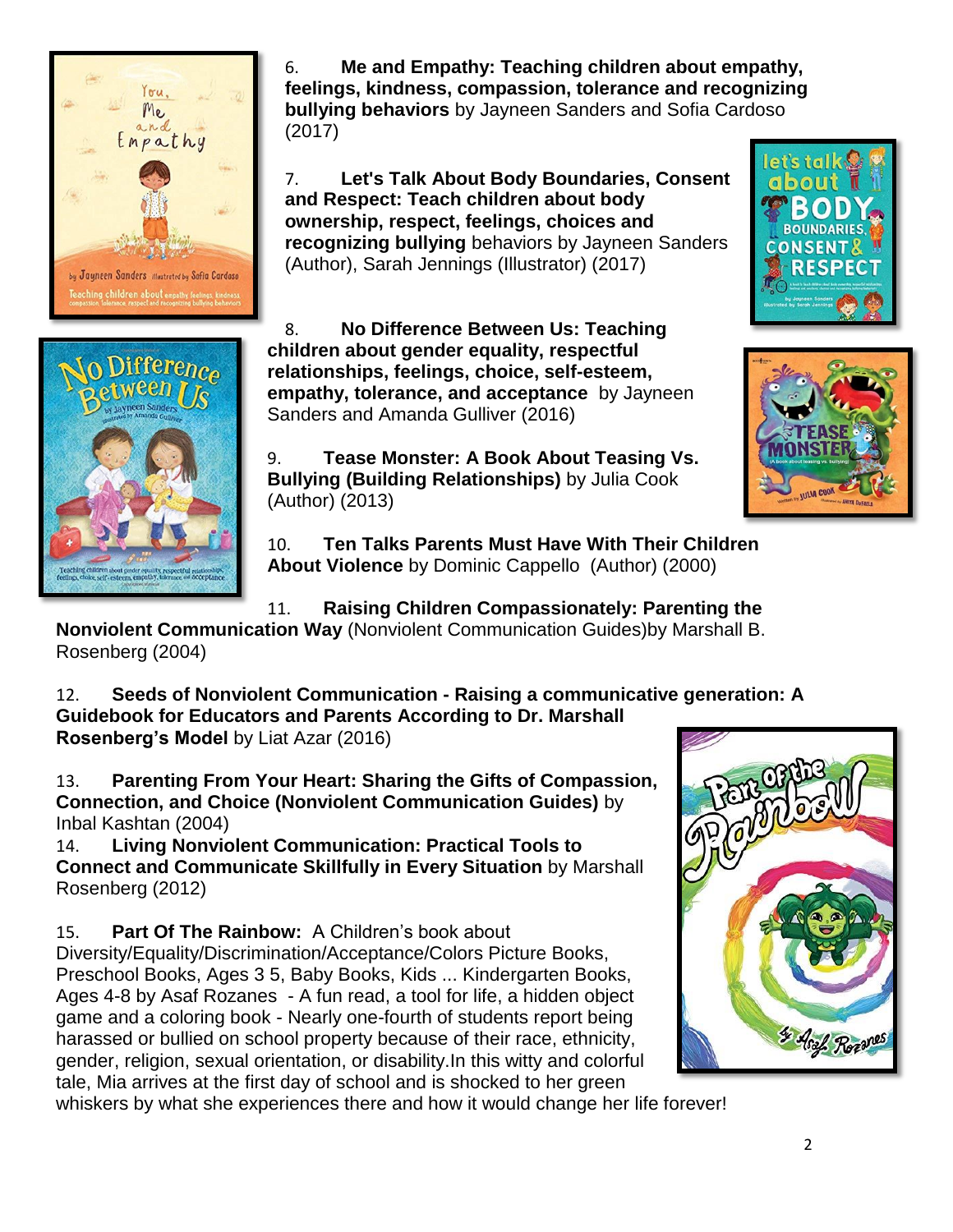*16.* **I'm Like You, You're Like Me: A Book About Understanding and Appreciating** 

**Each Other** by Cindy Gainer and Miki Sakamoto (2013)

17. *Dogger by Shirley Hughes (kindness)*

*18. Moody Cow Meditates by Kerry Lee MacLean (anger)*

- *19. When Sophie Gets Angry by Molly Bang (anger)*
- *20. Down the Road by Alice Schertle (forgiveness)*
- *21. How Kind! by Mary Murphy (kindness)*
- *22. Hey, Little Ant by Philip & Hannah Hoose (kindness)*



23. **Healing from Violence, Nonviolent Conflict Transformation, Diversity Appreciation and Peacemaking Stories, Books and Other Resources for Children and Youth -** *an online bibliography published by the Minnesota Center Against Violence and Abuse:* 

*[http://docs.wixstatic.com/ugd/436844\\_e957a5163e8d4c318ed4e3de6653c959.pdf](http://docs.wixstatic.com/ugd/436844_e957a5163e8d4c318ed4e3de6653c959.pdf)*

# **FILMS FOR OLDER YOUTH AND ADULT FAITH LEADERS**

## **The Armor of Light** – <http://www.armoroflightfilm.com/>

Summary: In a gripping portrait of courage, director Abigail E. Disney follows the journey of an Evangelical minister Rev. Rob Schenck trying to find the moral strength to preach about the growing toll of gun violence in America. Along the way, Rev. Schenck meets Lucy McBath, the mother of Jordan Davis, an unarmed teenager who was murdered in Florida and whose story has cast a spotlight on "Stand Your Ground" laws. Also an Evangelical Christian, McBath's personal testimony compels Rev. Schenck to reach out to pastors around the country to discuss the moral and ethical response to gun violence.

Lucy is on a difficult journey of her own, trying to make sense of her devastating loss while using her grief to effect some kind of viable and effective political action—where so many before her have failed. THE ARMOR OF LIGHT follows these allies through their trials of conscience, heartbreak and rejection, as they bravely attempt to make others consider America's gun culture through a moral lens. The film is also a courageous look at our fractured political culture and an assertion that it is, indeed, possible for people to come together across deep party lines to find common ground.

Since the movie's release Rev. Schenck has continued to theologically resource the dialogue about gun violence with evangelical leaders and has developed a new study and devotional resource called The Sword of the Spirit - [http://www.swordofthespiritministry.org.](http://www.swordofthespiritministry.org/) It includes a conversation starters for lay leaders, a toolkit for pastors, as well as a college